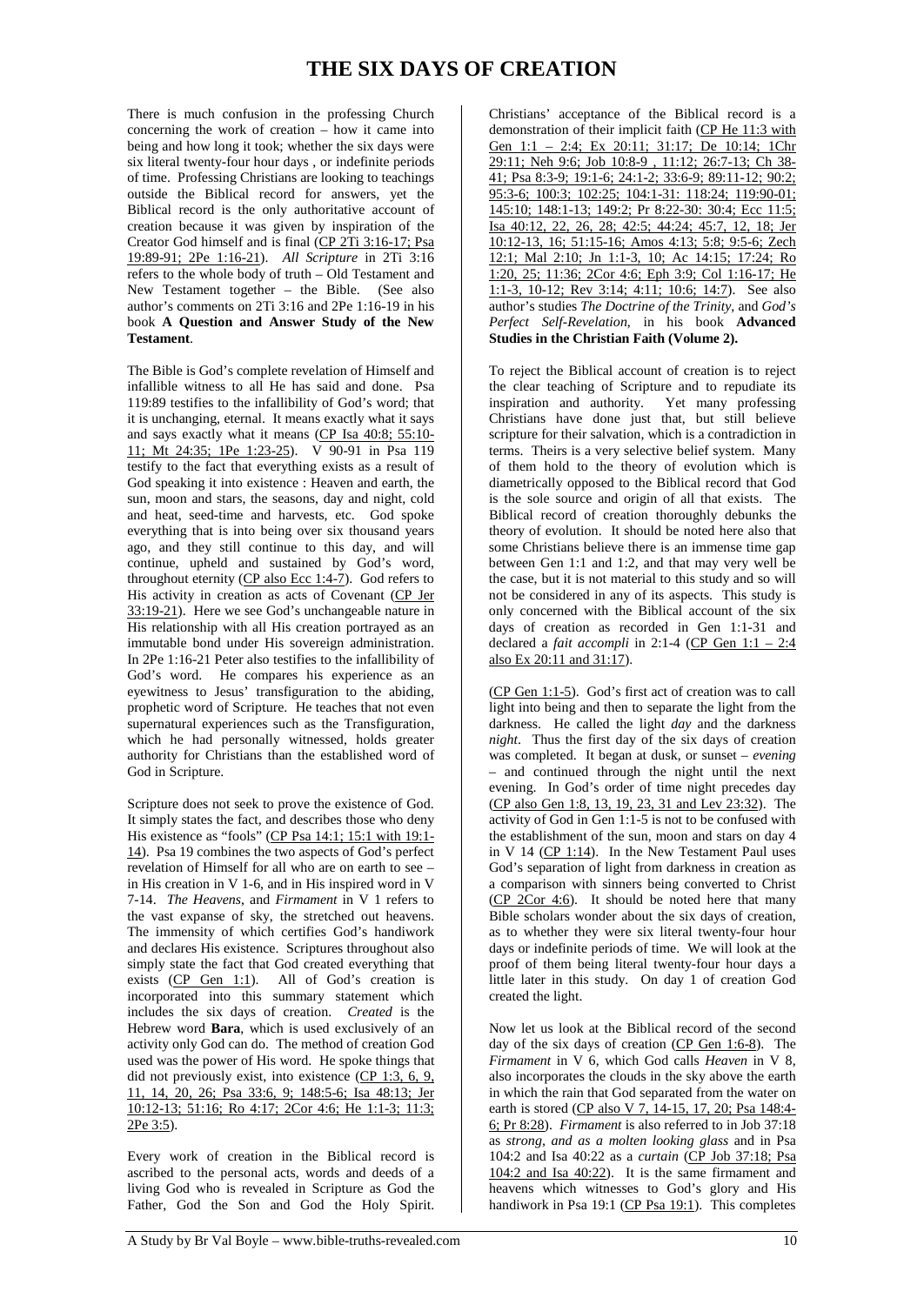day 2 of creation – God separated the waters and created the sky.

(CP Gen 1:9-13). This is the Biblical record of day 3 of creation (CP also Psa 24:1-2; 33:7; 95:5; 104:5-6). God gathered the waters together and called them seas (CP Gen 1:10 with Job 26:10; 38:8-11; Psa 33:7; 104:6-9; Pr 8:29; Jer 5:22; Amos 5:8; 9:6). God then caused the dry land to appear and called it earth (CP Gen 1:9-10 with Job 38:4-6; Psa 104:5 with 2Pe 3:5). God then spoke the vegetation into being to grow on the earth (CP Gen 1:11-12 with Job 38:25-27; Psa 104:14-17, 24). The vegetation includes trees yielding fruit that reproduced itself from its own seeds – *after his kind* – and herbs bearing seeds from which only herbs were also reproduced – *after his own kind*. Further debunking the theory of evolution.

Let us look now at day 4 of the six days of creation when God brought into being the sun, moon and stars and set them in the heavens, creating the solar system (CP Gen 1:14-19). The greater light that rules the day is the sun, the lesser light that rules the night is the moon and the stars (CP also Psa 136:1, 7-9). The sun and the moon also govern time – seconds, minutes, hours, days, months, years. They were the means for establishing the calendar and clock. They govern tides, causing them to ebb and flow, to come in and go out, to rise and fall. Last but not least, they govern the seasons – summer, autumn, winter, spring. These things did not just evolve. They were created by God and work precisely to His pattern and strictly to the limits He has set for them (CP Psa 74:16-17; 104:7-9, 19-23; Jer 5:22; Ac 17:24-26). God intended that the sun, moon and stars serve as signs to point to Him as Creator, as well as the sun and moon mark the advancing days, seasons and years.

Now, concerning the stars God set in the sky – humans are not capable of counting them all or knowing their names. Astronomers estimate there are billions of them, but God knows exactly how many there are to the very last one and every one of their names (CP Psa 147:4; Isa 40:26). Only five stars though are named in scripture – *Orion, Arcturus, Pleiades* and *Mazzaroth* in the Old Testament (CP Job 9:7-9, 38:31-32; Amos 5:8), and *Wormwood* in the New Testament (CP Rev 8:10-11). The eternal duration of the sun, moon and stars guarantee that there will also be human life on earth throughout eternity (CP Gen 8:21-22; 9:8-17; Psa 89:34-37; Jer 31:31-36; 33:19-26).

While God made the sun, moon and stars and set them in the heavens for signs, the signs are not the so-called "signs of the Zodiac", or "Starsigns", or "Horoscopes" etc, which are all part and parcel of the practice of Astrology which purports to be a study of the supposed influence of the stars on human affairs, and in which sadly, many professing Christians are deeply involved. Astrology twists God's intended purposes for the sun, moon and stars by falsely promoting them as guiding the lives of humans. Students of Astrology depend on their daily horoscopes and signs of the Zodiac to foretell their future, according to the "starsign" under which they were born. These practices are strictly forbidden in Scripture and Christians involved in them must cease their involvement or they will forfeit their place in God's

## Eternal Kingdom (CP Lev 19:26; De 18:10; 2Ki 21:1- 2, 6; Isa 47:1, 13-15; Jer 10:1-13).

(CP Gen 1:20-23). Here we have the Biblical record of day 5 of the six days of creation. On this day God created fish and stocked the waters on earth with them – from great whales to little "tiddlers" (CP V 20 with Psa 104:24-26). God also created bird life – every winged creature that flies. This includes bats and flying insects etc  $(CP \t{Gen} 1:21 \t{ with De} 14:19-20).$ There is no allusion here whatever to any productive power of the waters, or to the winged creatures being produced by the waters. *"Be fruitful and multiply"* in Gen 1:22, is God's benediction on every living thing that inhabits the waters and flies in the air. By His blessing they flourish and fill both the waters and air with life (CP V 22 with Gen 8:15-22).

Now, last but by no means least, we come to day 6 of the six days of creation, when God created man and animals both (CP Gen 1:24-31). The Biblical record here in effect is a summary of the events of day 6. It is not a record of the exact order in which they occurred. According to Gen 2:7-25 man – Adam – was made first, then the animals, then woman – Eve (CP Gen 2:7-25). *Adam* means ruddy, which denotes his origin as being made from the dust of the Adamah, or red soil (CP 1Cor 15:47). The teaching of evolution makes the Biblical record of days 5 and 6 of the six days of creation a lie, but the truth is that God made every living creature Himself on days 5 and 6 as Scriptures clearly show, which proves the fallacious teaching of evolution from a Christian perspective.

Evolution is based on a theory promoted by heathen and pagan philosophers in preference to God, Christ, the Holy Spirit, Scripture and Christians, that the origination of living things evolved from earlier forms, not by a Sovereign, living Creator. It nullifies the Biblical record of creation by a living God and substitutes instead a blind force. It degrades man from being created by God in the image of God, to having apes for ancestors (CP Gen 1:26-27; 5:1-2). It makes Christ, the second and last Adam, nothing more than a monkey (CP 1Cor 15:45, 47). Evolution does away with the fall of man, and therefore the atonement. According to evolution, if there was no fall, there is no sin to make atonement for. The argument of evolution is how can someone who has evolved steadily from a molecule to an intelligent being go backward and have a fall (CP Gen 3:1-24; Ro 5:12-21). Regeneration is not a consideration of evolution. It is accomplished by outside power – the Holy Spirit – the direct opposite of resident power, the only power accepted by evolution. (See also author's study *Regeneration and Sanctification Defined* in his book **Advanced Studies in the Christian Faith (Volume 2)).**

Evolution does away with Bible miracles and the supernatural in all its forms. The only form of power it advances is the inherent force of molecules (CP He  $2:1-4$ ). Evolution does away with the virgin birth, making it impossible and unnecessary. This makes Christ a product of evolution in the same sense as it does all other men (CP Isa 7:14; 9:6-7; Mt 1:18-25). Isaiah, in Isa 7:14, prophesied the virgin birth nearly two thousand, seven hundred years before the theory of evolution was even proposed, let alone it being